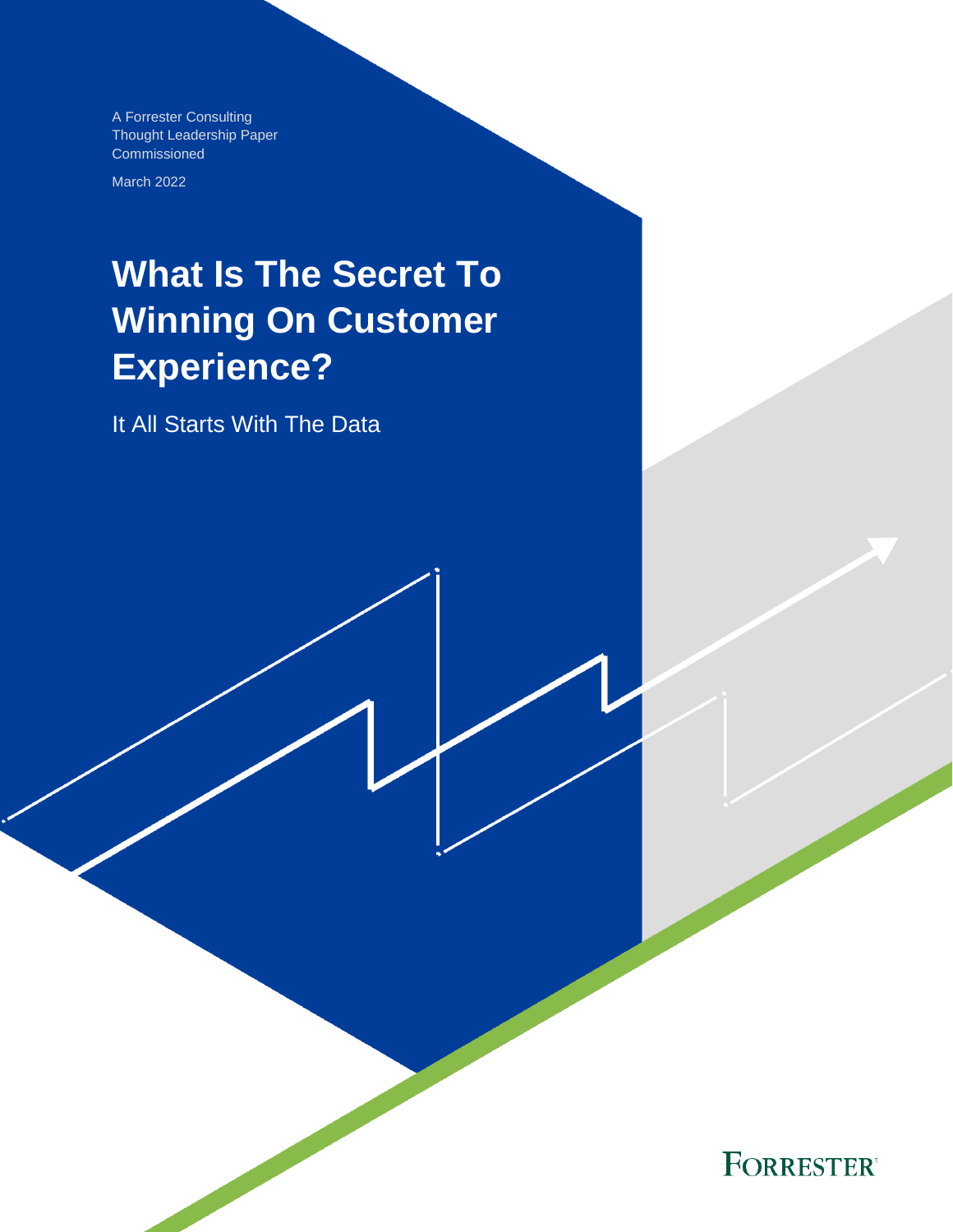# **Table Of Contents**

- **1** Executive Summary
- **2** Complex Data Structures Affect Customer Experience
- **8** Collecting And Connecting Data Are Key Challenges
- **12** In-House Data Management Promises Visibility And Control
- **16** Key Recommendations
- **17** Appendix

**Project Director:** Emily Drinkwater, Market Impact Consultant

**Contributing Research:**  Forrester's marketing research group

#### ABOUT FORRESTER CONSULTING

Forrester Consulting provides independent and objective research-based consulting to help leaders succeed in their organizations. Ranging in scope from a short strategy session to custom projects, Forrester's Consulting services connect you directly with research analysts who apply expert insight to your specific business challenges. For more information, visit forrester.com/consulting.

© 2019, Forrester Research, Inc. All rights reserved. Unauthorized reproduction is strictly prohibited. Information is based on best available resources. Opinions reflect judgment at the time and are subject to change. Forrester®, Technographics®, Forrester Wave, RoleView, TechRadar, and Total Economic Impact are trademarks of Forrester Research, Inc. All other trademarks are the property of their respective companies. For additional information, go to forrester.com. [E-44644]

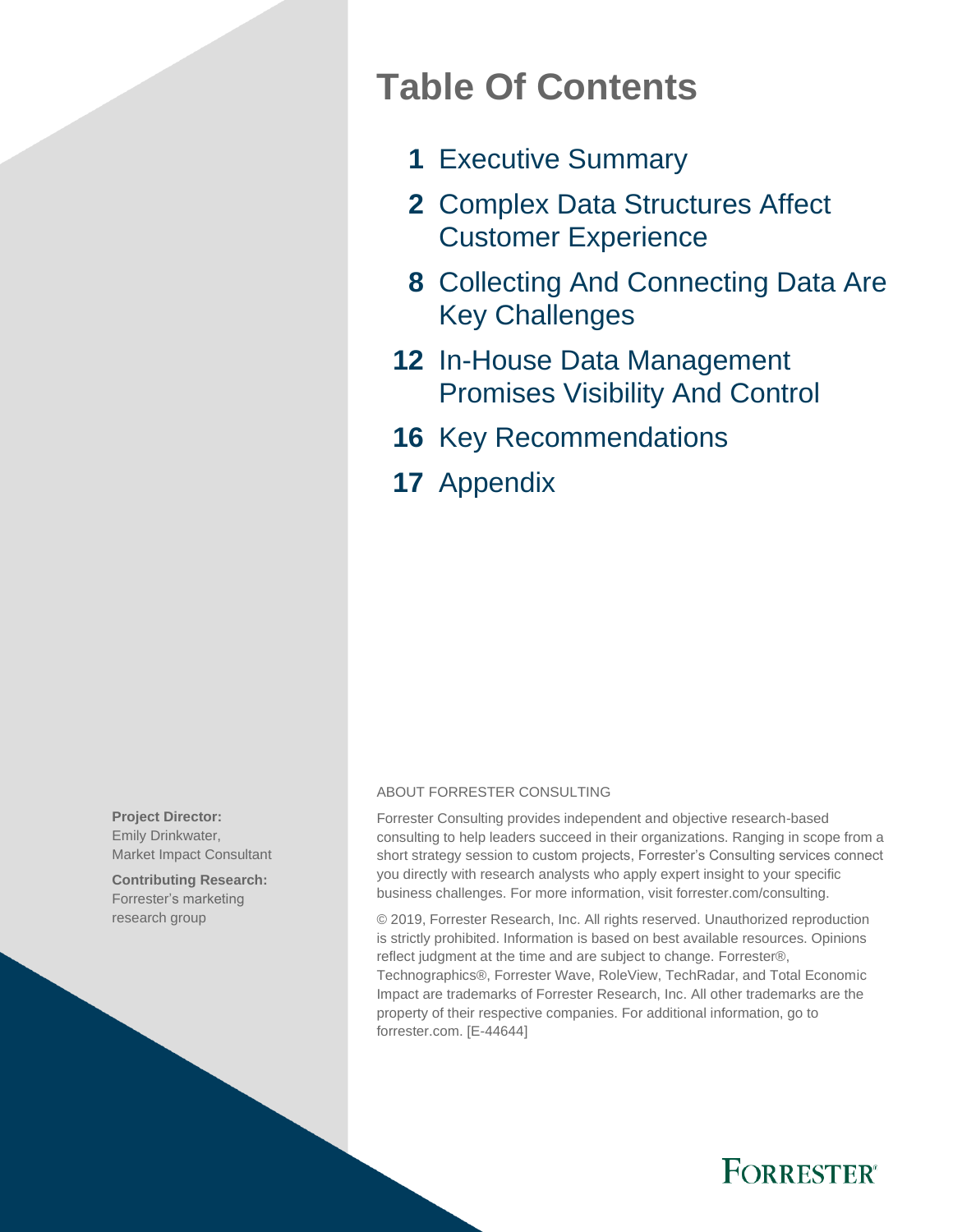

"The use of data is one of the primary challenges and primary opportunities for anyone that really wants to have a growing and expanding business."

*Senior vice president of marketing at a retail organization with 10,000+ employees*



Only 38% of those surveyed strongly agree that they know where all of their customer data is stored.

# **Executive Summary**

It was not that long ago when marketers were craving more data. They got that. Then, they also started to want more data tools. They got those as well. Now, most marketers face an overwhelming amount of data housed on a myriad of different applications, limiting the visibility and control they have over their customer data. With customer expectations continuing to rise, companies face a gap between their need to use that data to meet customer expectations and their current data management practices' ability to deliver. So, how can companies close this gap? The best-in-class businesses recognize that they must work toward taking back ownership of their data to harness the power of their customer and prospect information — in order to compete and win on customer experience.

#### **KEY FINDINGS**

- › **Complex data structures affect customer experience.** Companies are overwhelmed by a large amount of data and a high number of tools. In fact, only 38% of surveyed respondents strongly agree they know where all of their customer data is stored. These barriers keep companies from providing the level of personalization and interaction that customers expect, ultimately impacting the bottom line.
- › **Collecting and connecting data are key challenges.** Although companies are attempting to gain more data ownership, they find it challenging to pool the budget to pay for it (55%), find a single solution that meets needs (43%), and create a unified data management strategy across all lines of business/teams (41%). Inadequate data management is a common theme. In an assessment of customer experience data management maturity, only 5.6% of survey respondents had an average score of 4 or higher on a scale of 1 to 5.
- › **In-house data management promises visibility and control.**  Seventy-three percent of Leaders (most mature) and 58% of Laggards (least mature) have brought data management in house to break down these barriers, with many more planning to move data in house in the future. This change has increased reliance on in-house teams and consultancies as companies move away from more generic technology solutions and need support in order to make the move in house, which provides the benefits of higher quality/ consistent/accessible customer data (57%) and improved customer experience (53%).

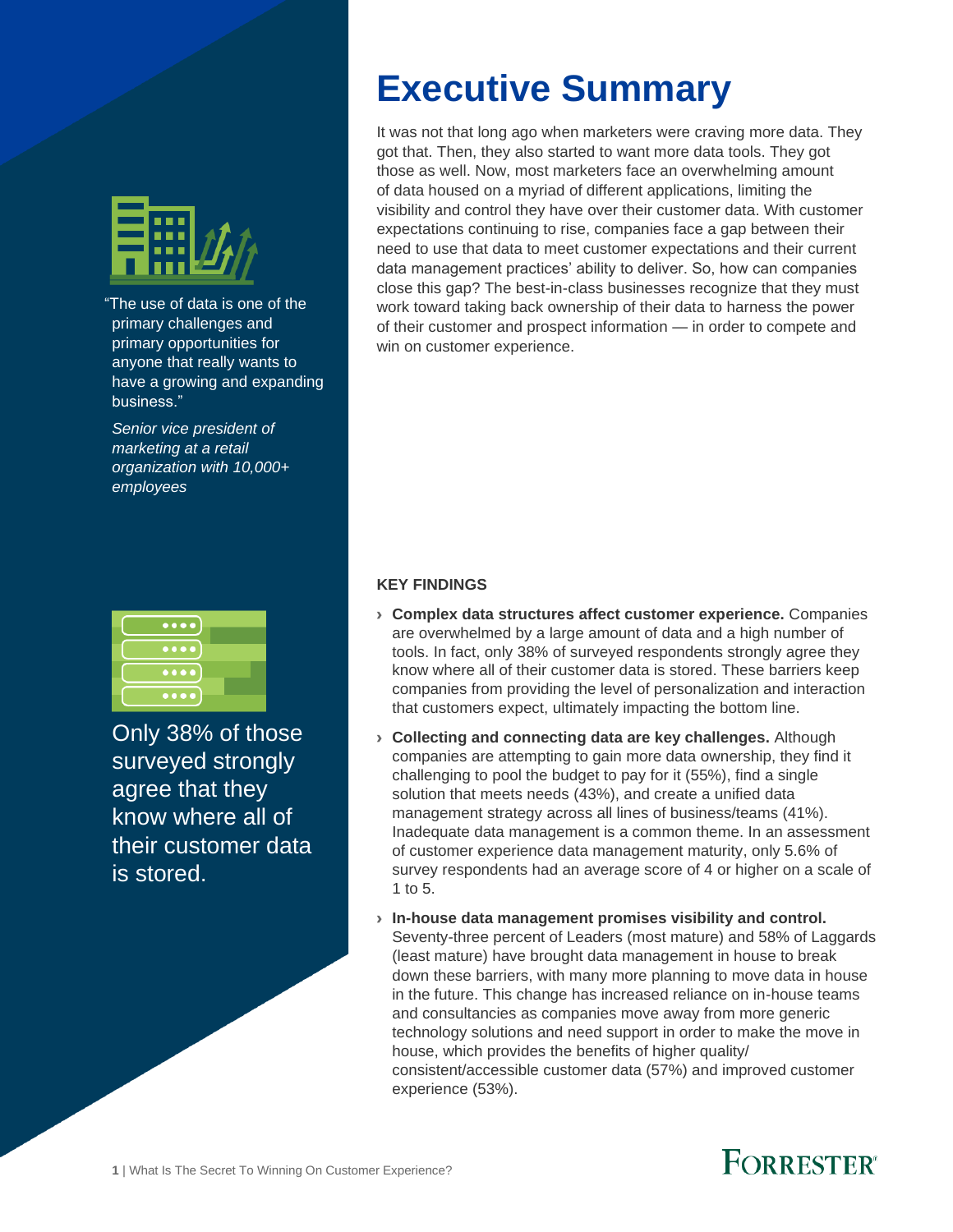### Complex Data Structures Affect Customer Experience

As companies attempt to keep up with the surge in customer data, many have adopted tools and vendors for data collection. However, many are now faced with diverse data types that are not linked and may not be accessible to customer engagement systems. In the words of a director of marketing operations at a life sciences organization with 15,000+ employees, "The biggest challenge at this point is linking the data together." Companies have largely shifted from having a lack of data to having an overwhelming number of data sources, leaving them unable to effectively use data to support the business. In surveying 425 respondents and conducting 10 interviews with customer data management decision makers, we found that:

- › **Organizations face a tangled, complex web of data sources and technology.** Companies have, on average, 17 different technology applications leveraging customer data, with an average of 28 different data sources used for generating customer insights and customer engagement. In fact, 16% have 41 or more data sources. Reasons for these disparate data sources and tools include:
	- **• Company acquisitions.**

"We're a very large company and we have acquired eight companies in the last two years and many more before that. So we're a hodgepodge of different businesses and business units. And because of that we all have disparate technologies and information sets."

*Chief technology officer at a technology organization with 130,000+ employees*

• **Organizational silos.**

(On the lack of consolidated vendors or marketing efforts): "It has a lot to do with just how the organization is split and how different budgets are managed. Every team is very much independent and very siloed into their own marketing initiatives."

*Product lead of marketing automation at a media/entertainment organization with 4,000+ employees*

• **Patchwork of existing systems.**

"We would love to have one source of the truth, but there has been patchwork and plug-in services and that sort of thing to attempt to marry a myriad of systems and tools together."

*Vice president of merchandising for a retail organization with 1,000+ employees*

• **Competing priorities.**

(After acquiring a new company): "Even though we have a strategy to try to assimilate a lot of the different programs, software services, and whatever for the mothership, there are certain things that take precedence, right? Email takes precedence. ERP takes precedence. HR takes precedence. And then data management systems ended up being No. 1,020 on the list. And because they're so far down the list, they rarely get done."

*Chief technology officer at a technology organization with 130,000+ employees*



16% of surveyed companies have 41 or more data sources for generating customer insights and customer engagement.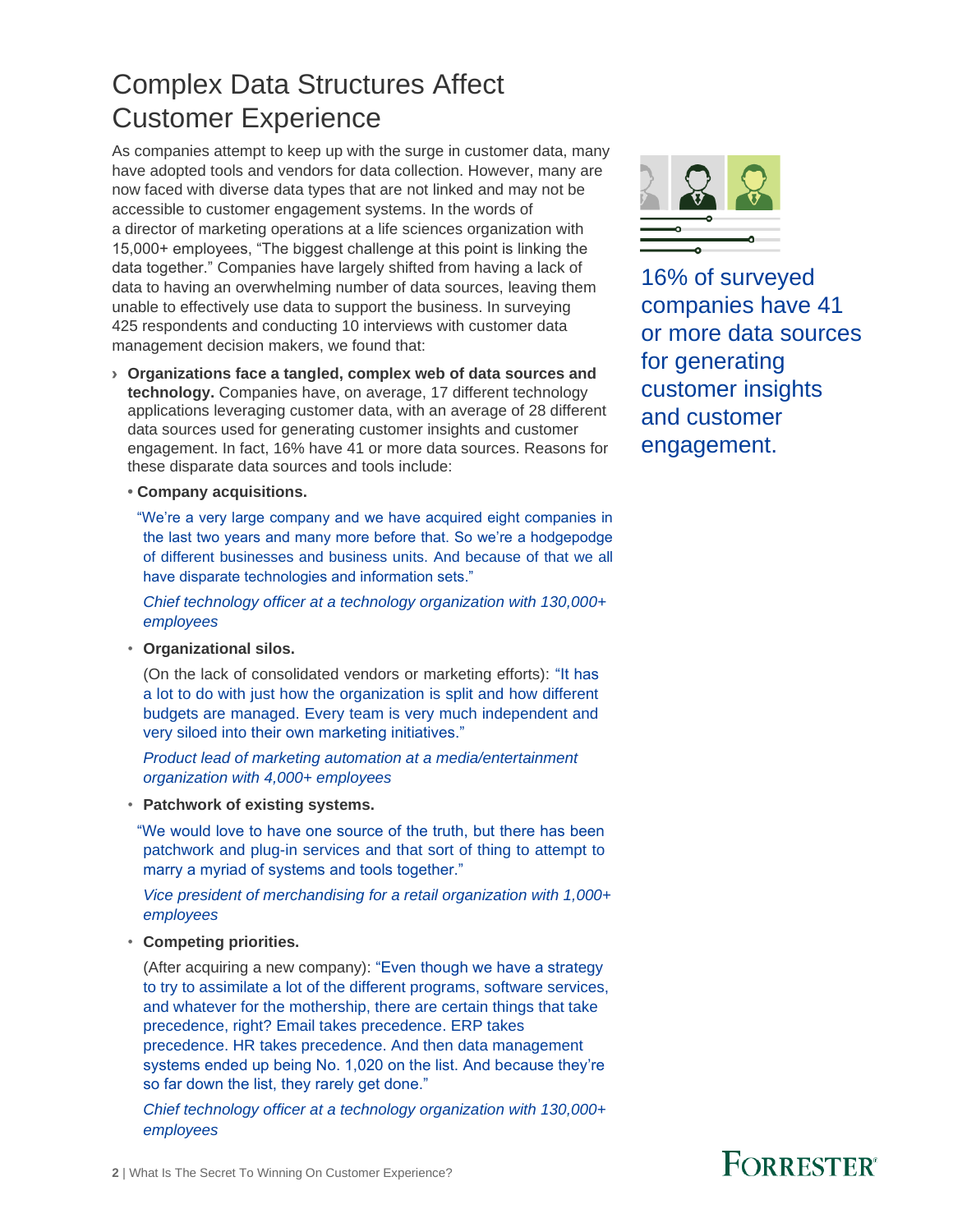- › **Growing customer expectations spur changes in company strategies.** In the past two years, companies have attempted to create a deeper emotional connection with customers, reduce the friction of internal processes, and increase omnichannel capabilities. Customer expectations have risen, and their demands span industries. Customers no longer compare their experience with an organization just against competitors, but instead compare to experiences with every other organization overall, regardless of industry. According to the director of marketing operations at a life sciences organization with 15,000+ employees: "The expectations are changing a lot. People are more demanding. Right now there is a rush within the healthcare industry to catch up with the other industries because the other industries are driving the consumer expectations."
- › **Companies prioritize customer satisfaction to increase profitability.** As a result of these changing expectations, companies have zeroed in on customer satisfaction as a top priority, followed by winning new customers, increasing profitability, and improving data measurement and activation capabilities (see Figure 1). All four of these items are tightly intertwined. Improved measurement and activation are critical for winning new customers and improving satisfaction, which ultimately increases profitability. And today, the scope of customer experience has moved beyond existing customers to include customer acquisition. The chief marketing officer at a healthcare organization with 5,000+ employees noted that they track the number of people who interact with their company but never become customers. The CMO noted: "The whole idea is that there is a voice of people who don't even really get to have an experience with us because we botch it on the front end. It's like the antithesis of experience. It's measuring the negativity associated with the non-experience."



"The customer's expectations are changing a lot. People are more demanding."

*Director of marketing operations at a life sciences organization with 15,000+ employees*

#### **Figure 1**

**Organization's customer business priorities for next 12 months** (Top 4 critical and high priority options shown)







Improve **customer** Win **new customers Increase pro tability** per Improve our **data satisfaction** product/service **measurement and**



**activation** capabilities

Base: 425 customer data management decision makers at North American enterprises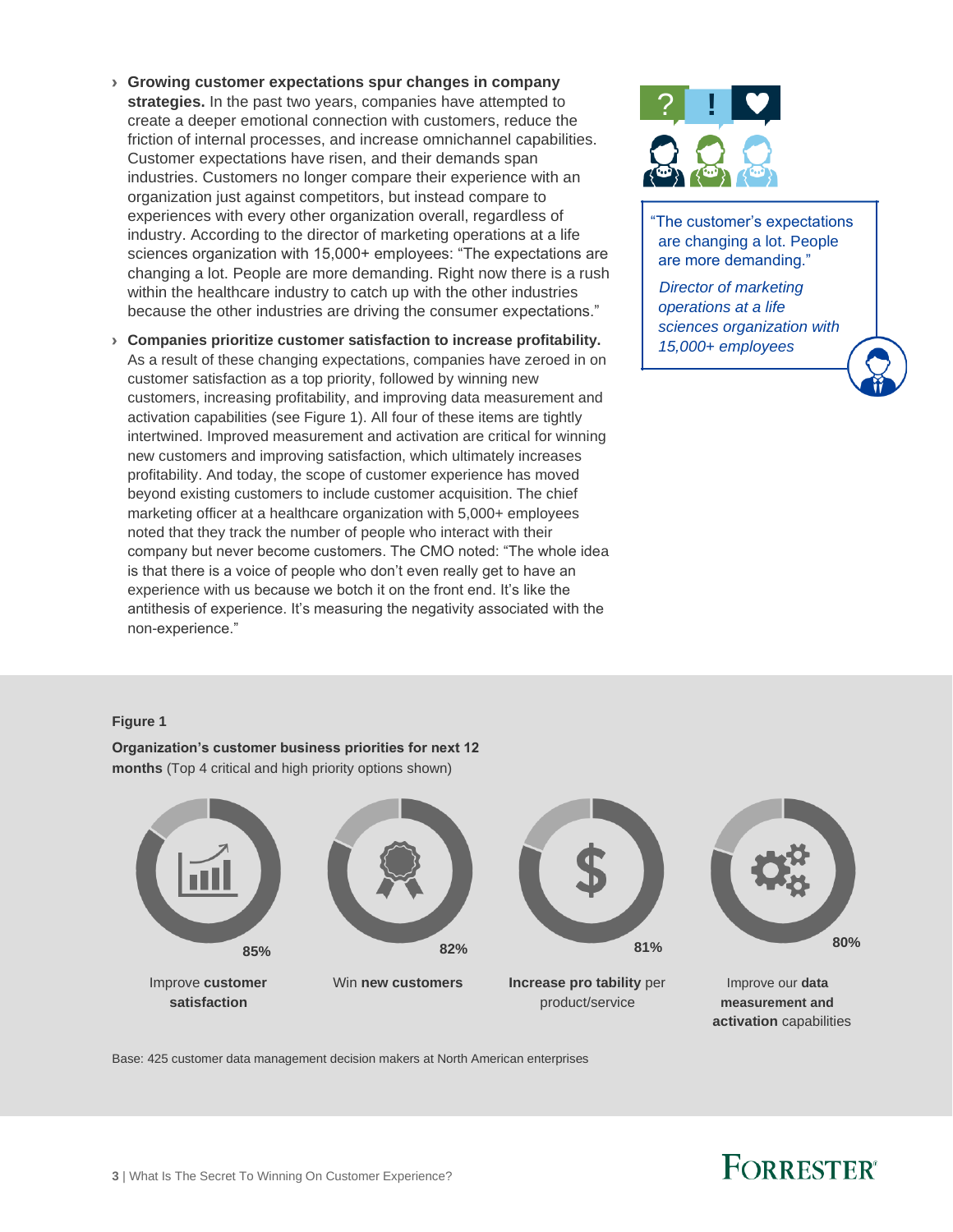#### **COMPANIES STRUGGLE WITH DATA MANAGEMENT, LIMITING THEIR PROGRESS ALONG THE CX DATA MATURITY CURVE**

Despite broad recognition of the need for more mature data management practices, it remains a future state for many firms. In order to determine the maturity of their customer experience data management, we asked respondents a series of questions and scored their responses to place them on a maturity curve.<sup>1</sup> These questions included the capabilities of the data management practices currently in place, the effective use of different types of customer data, the usage of customer data to perform critical marketing tasks, and the extent to which various KPIs are tracked. The answers were scored on a scale from 1 (least mature) to 5 (most mature). From those scores, we identified three tiers of maturity: Laggards, Transitioners, and Leaders (see Figure 2).

Only 5.6% of companies had an average score of 4 or higher.

#### **Figure 2 MATURITY SCORES**

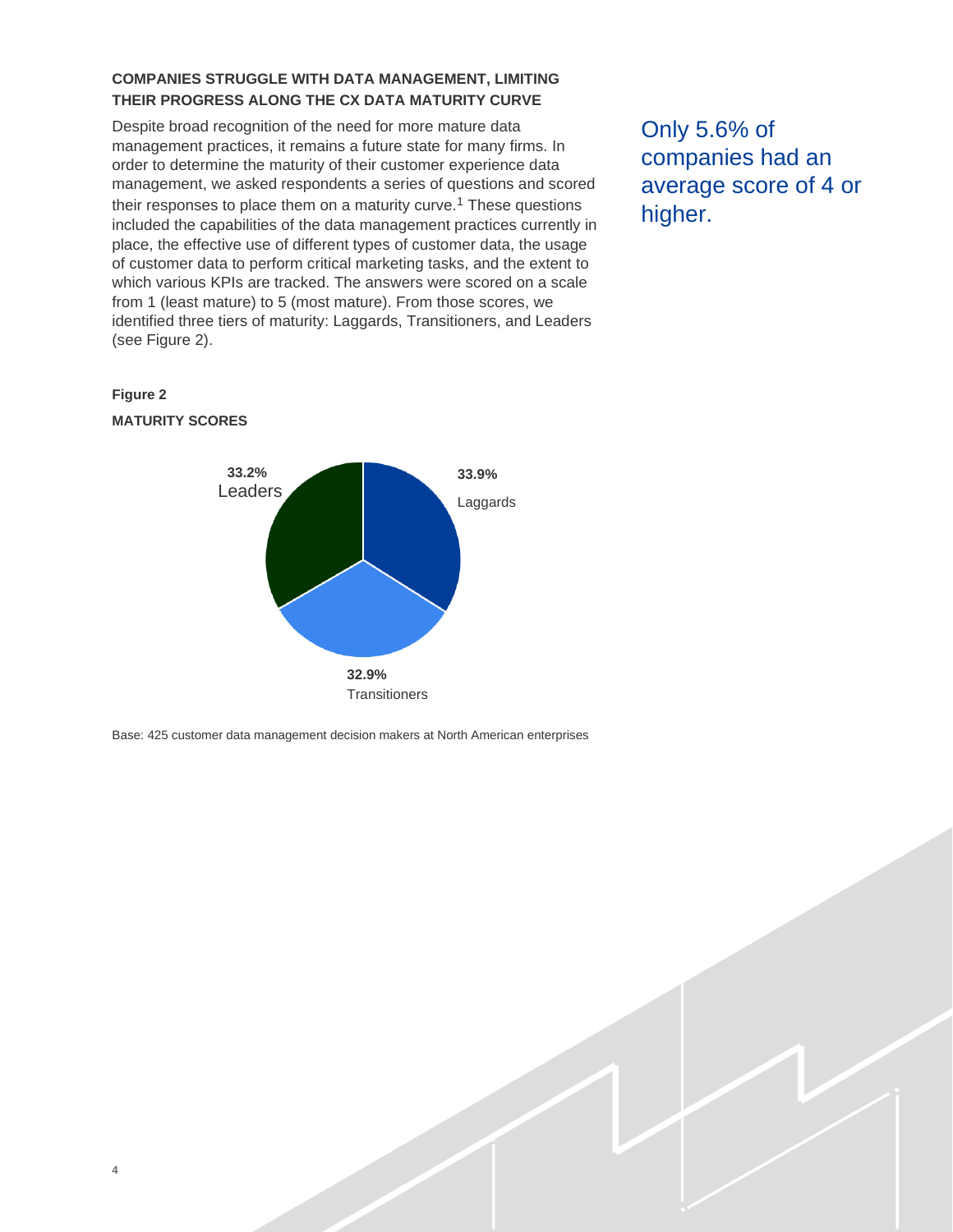To further examine the customer experience data management maturity, we examined key characteristics of each group (see Figure 3).



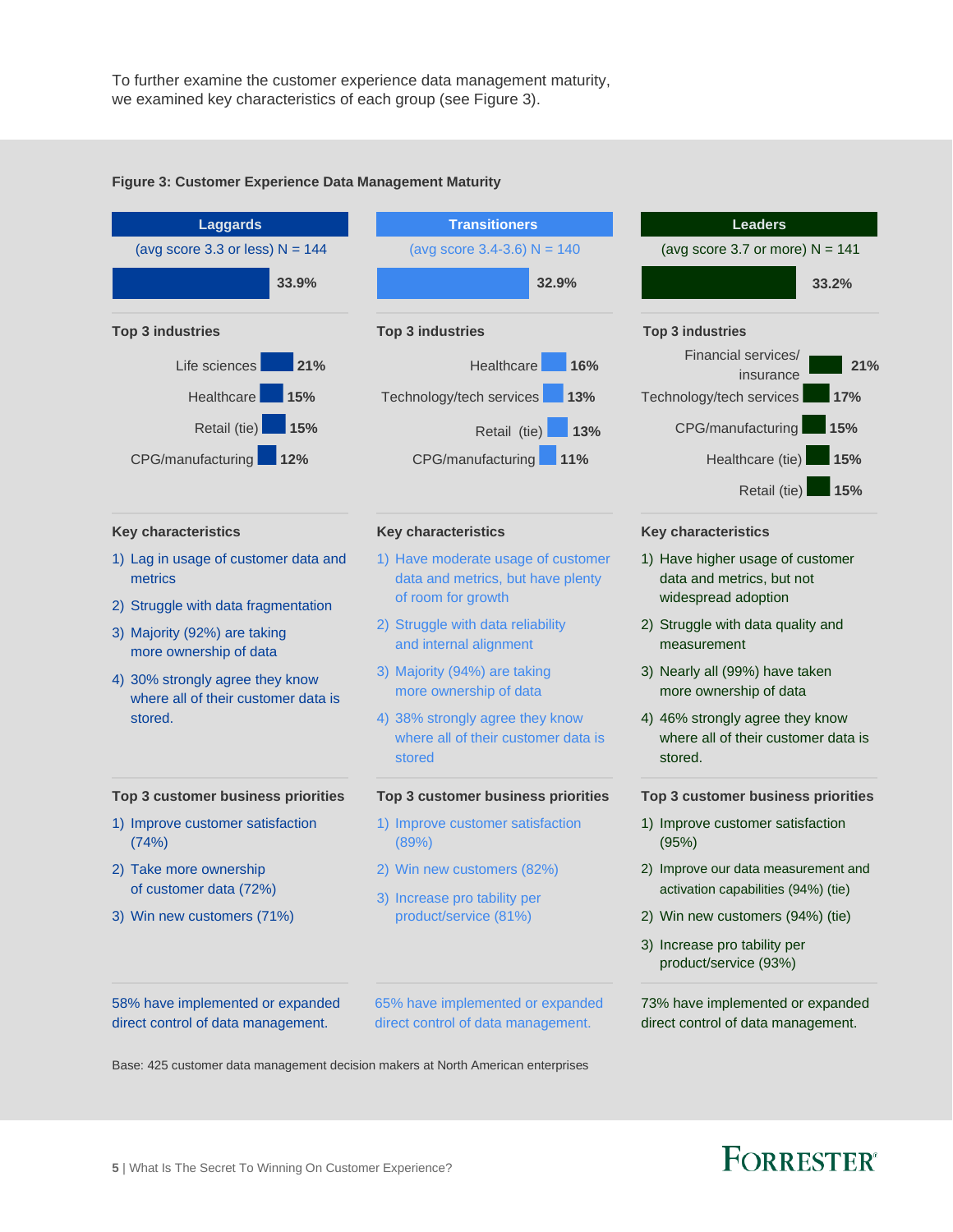In a review of the different levels of maturity, we found that:

› **Vendor consolidation is a priority among Leaders.** As companies attempt to move upward along the maturity curve, over half (53%) consider it a critical or high priority to consolidate the number of vendors they use. This is even higher among Leaders, with 68% considering it a top priority, compared to 45% of Laggards. Leaders are attempting to look beyond siloed teams and budgets to simplify the complexity of managing data sources, which ultimately improves customer satisfaction and increases data capabilities.



› **Companies of all maturity levels are taking more ownership of data and building in-house capabilities.** Changing prospect needs and demands have caused companies to reconsider how they are managing their data. Many have attempted to take more ownership and build the skills in house to manage the data to cut down on the complexity and costs of vendors to reduce the number of outside hands with access to valuable customer data (see Figure 4).

#### **Figure 4**

**Changes in customer experience strategy to meet the changing needs of prospects/customers** (In process and already implemented percentages shown)

> *Reducing the number of vendors who Taking more ownership of our data manage data*



**Leaders: 84% Leaders: 99%**



**Laggards: 76% Laggards: 92%**

*Asserting more ownership in technology, data, and services of our data management*



*Building the skills required to manage more of our prospect/customer data in house*



**Leaders: 91% Leaders: 98%**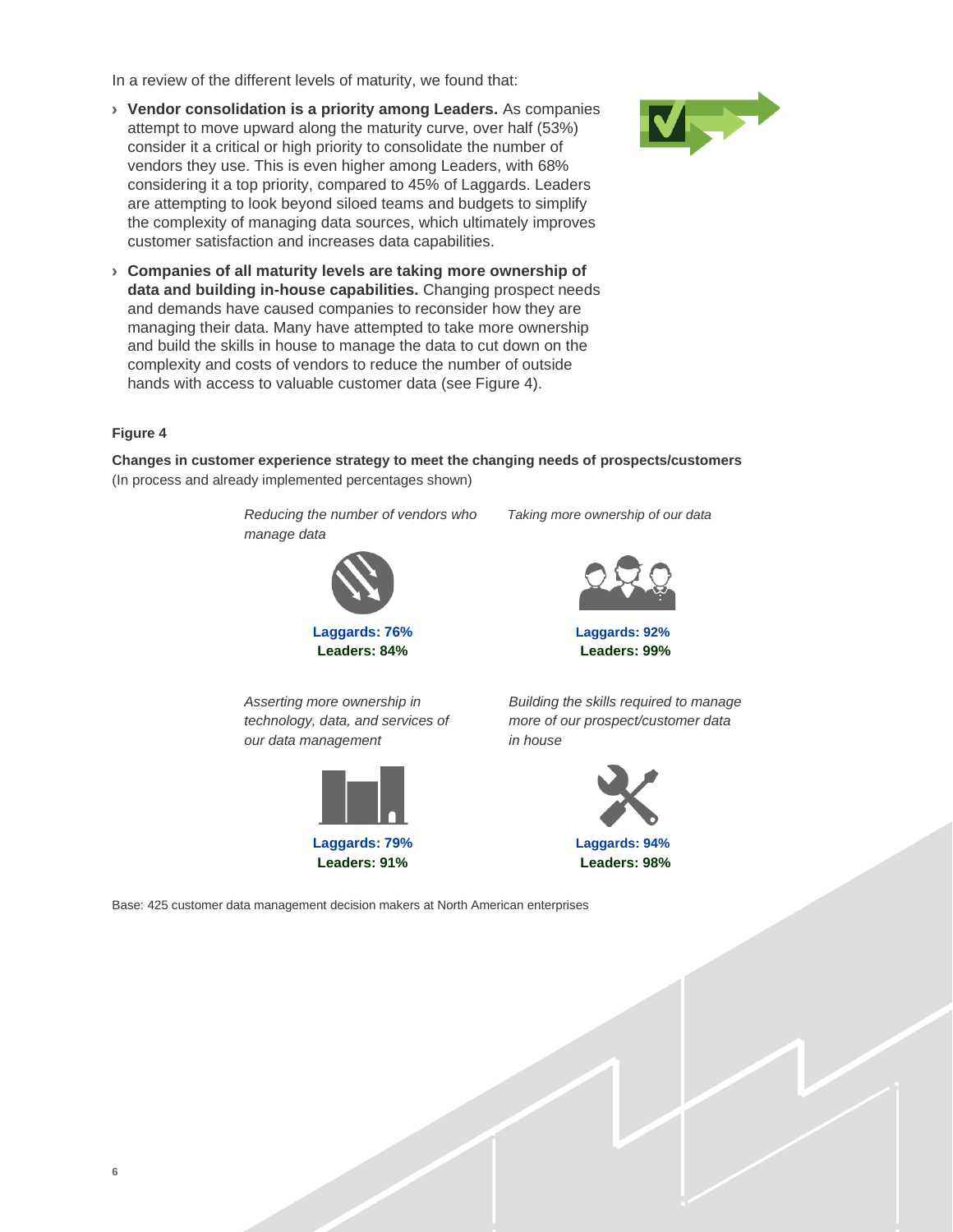› **All maturity levels struggle to meet omnichannel campaign demands.** Changing demands from customers have led to new challenges and hurdles. Companies agree that their customers' top concern is data privacy, but customers also seek omnichannel interactions and personalized information (see Figure 5). Companies of all maturity levels recognize that these are priorities, but they are currently struggling to meet these demands as only one in four companies (25%) has omnichannel campaign history and uses it very effectively (40% of Leaders, 10% of Laggards).

Only 1 in 4 companies (25%) has omnichannel campaign history and uses it very effectively.

#### **Figure 5**

**Prospects' and customers' needs and behaviors**  (Top 4 agree and strongly agree options shown)

| 91% Data privacy is a top concern for our customers.                  | Laggards: 86%<br>Leaders: 99% |
|-----------------------------------------------------------------------|-------------------------------|
| 88% Customers expect omnichannel personalization from our brand.      | Laggards: 83%<br>Leaders: 95% |
| 88% Customers increasingly expect relevant, personalized information. | Laggards: 79%<br>Leaders: 98% |
| 86% Customers want to do business with companies they trust.          | Laggards: 81%<br>Leaders: 96% |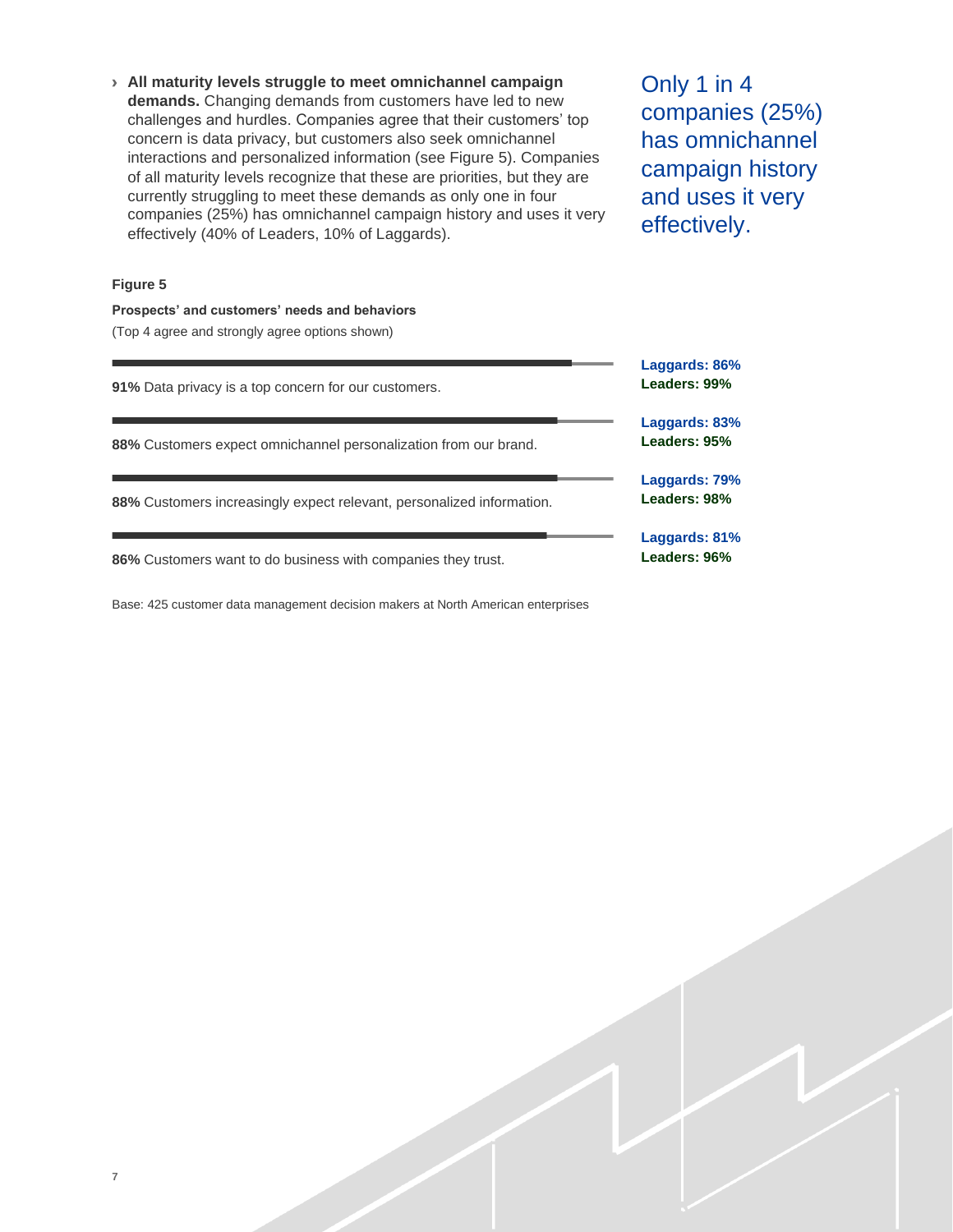### Collecting And Connecting Data Are Key Challenges

Faced with changing customer needs and the complexity of data systems, many companies struggle with their data management overall. We found that:

› **Leaders face measurement challenges while Laggards struggle with data fragmentation.** Although firms are asserting more ownership, data management is still a top struggle. Lacking both realtime reporting capabilities (45% Leaders, 42% Laggards) and the required technology to perform tasks related to the management of customer/prospect data (39% Leaders, 44% Laggards) are categories that top the list for all maturity levels. However, Leaders also struggle with having poor quality, inconsistent, or inaccessible data (41%), while Laggards struggle with data fragmentation such as integrating multiple sources of customer data into their own platforms (41%) and aggregating siloed data and content from multiple systems  $(41\%)$ .

Customer data management professionals noted that these data management and data fragmentation challenges result in:

• **More time spent collecting data.**

"There's just so much data from different vendors that's not all hooked into one place. So, I'll have email data from a subscriber, and then I'll have social data from a subscriber. I'll have sentiment data from a subscriber. I'll have customer journey data and web analytics data, but it won't all be in one place. Typically, it's not. So, we've got to piece it together every week. Especially for high value customers that we really focus on retaining, that's a challenge."

*Vice president of marketing at a telco with 175,000+ employees*

- **Inadequate analysis due to incomplete data.**
- "An isolated feed of insights is of limited value to me."

#### *Executive vice president of marketing at an insurance organization with 20,000+ employees*

• **Inaccessible data.**

"In some cases we're not getting the right information, in another case we are just not pulling it out, in other cases we have information but people are collecting it and not sharing it right. We had some amazing data for a while that nobody even had access to or reports of."

*Chief technology officer at a technology organization with 130,000 employees*

- **Inefficient data management.**
- "I will say the biggest issues we had was about six months' worth of scrubbing and item code corrections, description corrections, things like that. Just garbage in, garbage out."

*Vice president of merchandising at a retail organization with 1,000+ employees*

"We had some amazing data for a while that nobody even had access to or reports of."

"Just garbage in, garbage out."



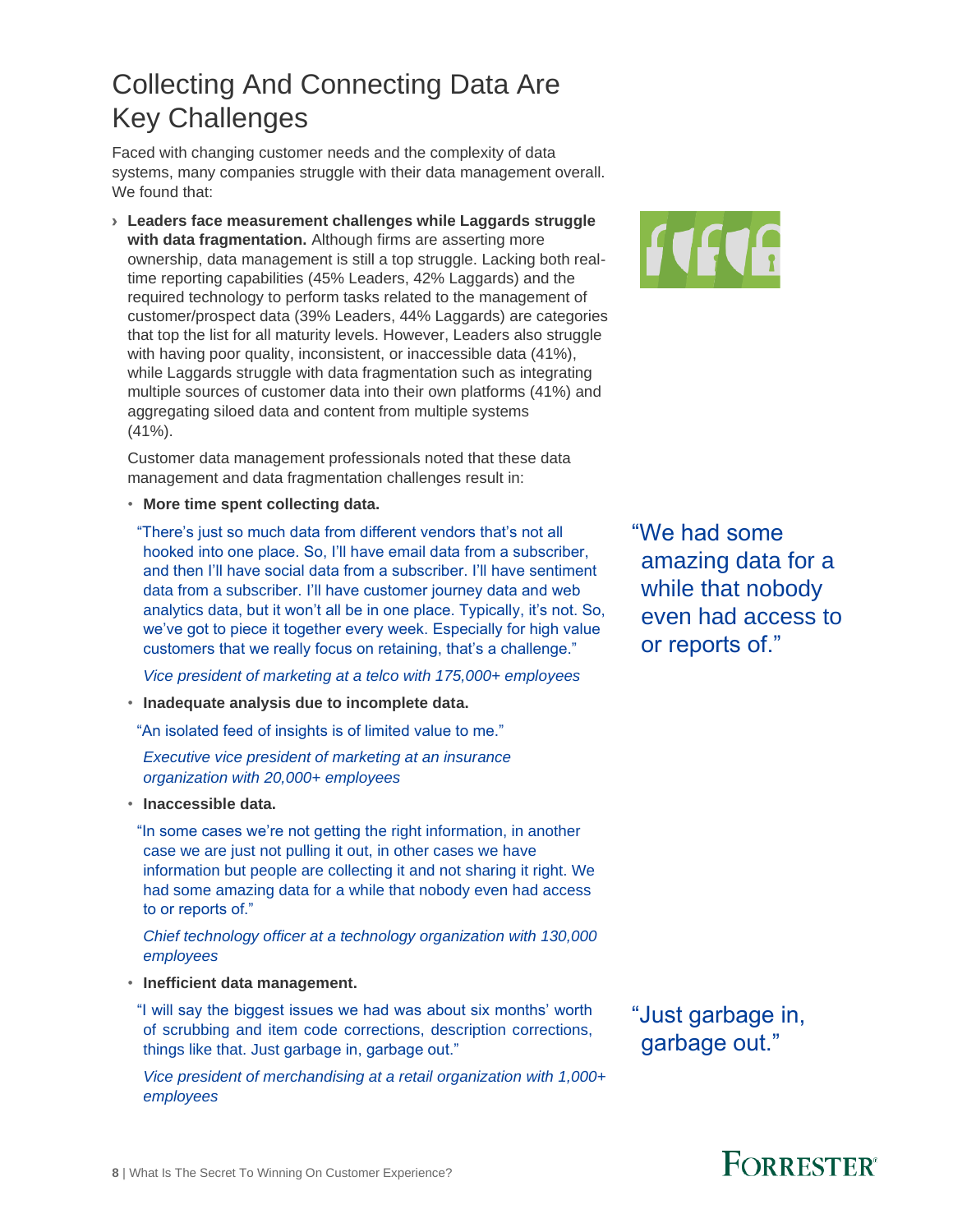› **Data consolidation is challenged by both corporate structures and technology.** Consolidation of data management efforts is challenged by both technology and corporate structures including budget siloes, incompatible data, and internal misalignment (see Figure 6). It is no wonder that data consolidation is such a tricky task — only 38% of companies strongly agree they know where all of their customer data is stored!

#### **Figure 6**

**Challenges when organizations consolidated data management efforts** (All survey respondents shown)

**Laggards' top challenge: Pooling budget Leaders' top challenge: Integrating the data**

**55%** Pooling budget to pay for this

**50%** Integrating the data across systems

**45%** Putting data into compatible forms for a new system

**43%** Finding a single solution that meets our data management needs

**41%** Creating a uni ed data management strategy across all lines of business/teams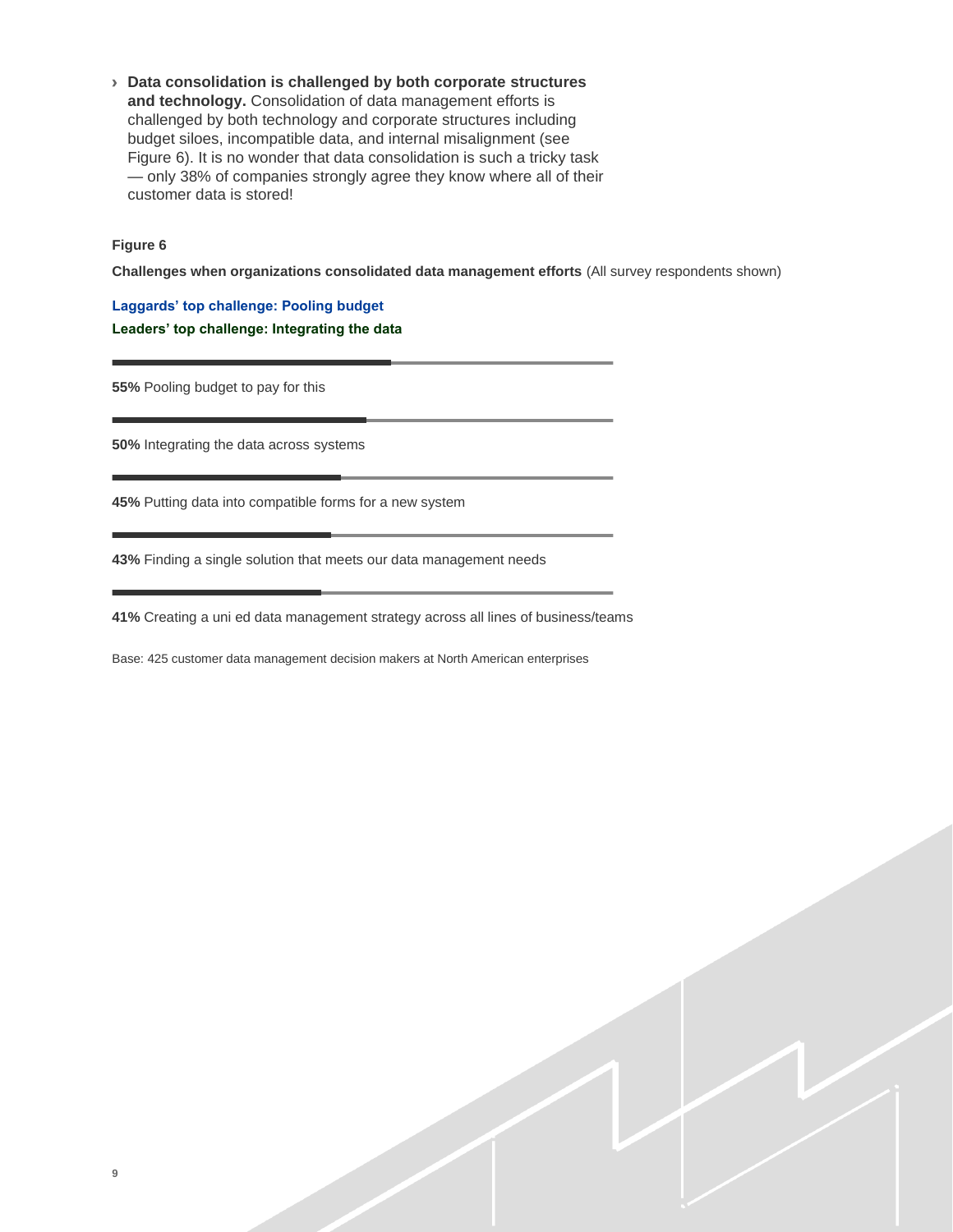› **Companies lack confidence in data management capabilities.**  Although Leaders clearly outpace Laggards in data capabilities, all lack confidence in their processes overall. Only 49% of Leaders and 27% of Laggards have high confidence in the internal security measures taken by their organization, even though they agreed that data privacy is a top concern for customers (see Figure 7). They also indicated that customers want real-time, personalized data, but fewer than a quarter (24%) of Leaders and 15% of Laggards are able to conduct a real-time analysis on customers.

Only 49% of Leaders and 27% of Laggards have high confidence in the internal security measures taken by their organization.

#### **Figure 7**

|  |  | Assessment of organization's data management capabilities (Strongly agree options shown) |  |  |  |
|--|--|------------------------------------------------------------------------------------------|--|--|--|
|--|--|------------------------------------------------------------------------------------------|--|--|--|



Base: 425 customer data management decision makers at North American enterprises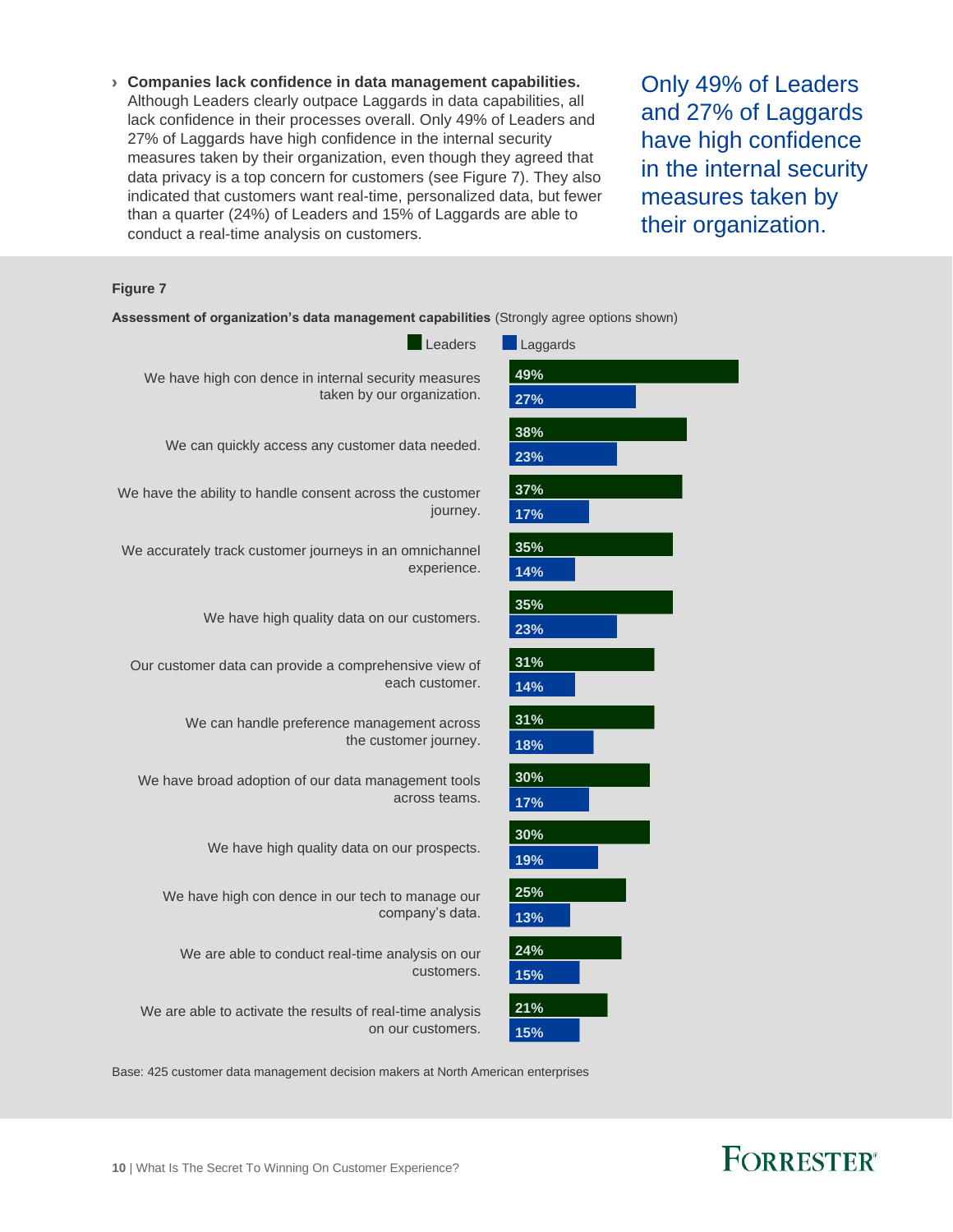- › **Data management challenges have real consequences.** By having incomplete, inaccurate, and siloed data, companies are not able to utilize their data in a way that supports their top goals of winning new business and growing revenue. Companies cite the top consequences of these challenges as:
	- 1. Reaching the wrong customer.
	- 2. Lower revenue; incomplete customer profiles. (These consequences tied in importance.)
	- 3. Increased security risk due to more vendors with access to data; limiting analytics capabilities; offering irrelevant products or services. (These consequences tied in importance.)

Data management strategies must be endorsed by the entire organization, not just specific departments. Recent Forrester research shows that, "Marketers must view customer data management as an enterprisewide strategy, and martech investments must align with that strategy."<sup>2</sup> The right solution living in a silo is still the wrong solution.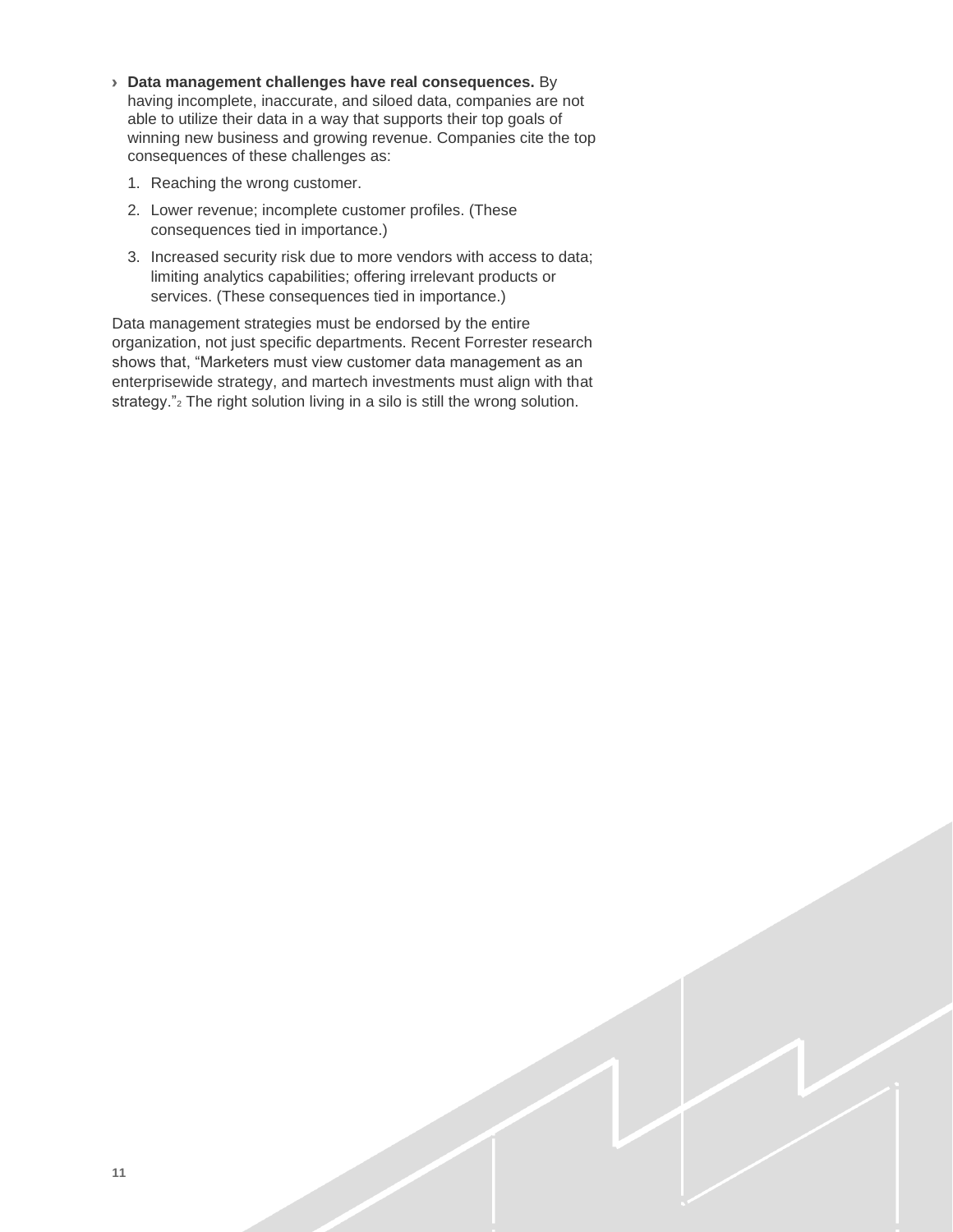## In-House Data Management Promises Visibility And Control

In order to effectively leverage customer data, companies are increasingly asserting more control of their data by bringing data management capabilities in house. In looking at companies' current and future data management plans, we found that:

› **Companies are moving data management under direct control.** To untangle the web of data complexity, companies plan to assert direct control of mission critical data management capabilities (see Figure 8). Leaders are much farther ahead on the implementation curve — 16% have implemented, and 57% have implemented and are expanding inhouse control. Even Laggards are planning to bring control in house over the next 12 months if they haven't done so already.



#### **Figure 8**

**Laggards** Leaders **57% 35% 32% 6% 26% 1% 15% 16% 6% 0%** Not interested Interested but no Planning to Implemented, not Expanding plans to implement implement in the expanding in house in-house next 12 months implementation

**Company plans for asserting direct control of mission critical capabilities**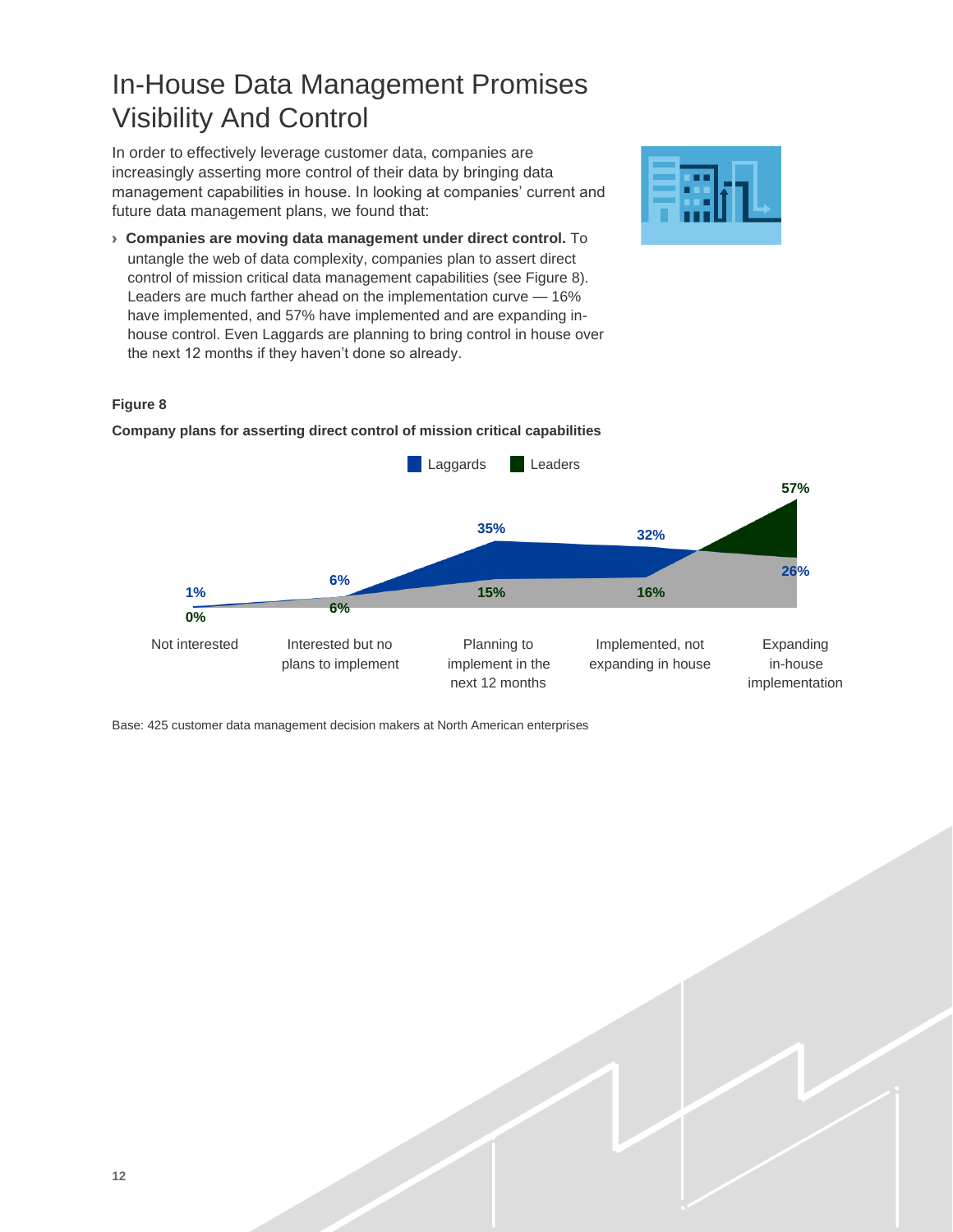› **Fully outsourced data management will be cut in half.** In the next two years, more ownership of data will move in house with fully outsourced management dropping by 48%. Companies move away from fully outsourced management in an attempt to get more visibility and control of data. In speaking about a data vendor that houses some customer data for a senior vice president of marketing at a retail organization with 10,000+ employees, the VP stated: "They don't want us to know the customers that easily. They just want to give them to us in a way that we can't identify them. If that makes sense? Because they want us to pay for the information." The lack of transparency with vendors is a central issue for many.

#### **Figure 9**



**Company's approach to data management today versus in two years**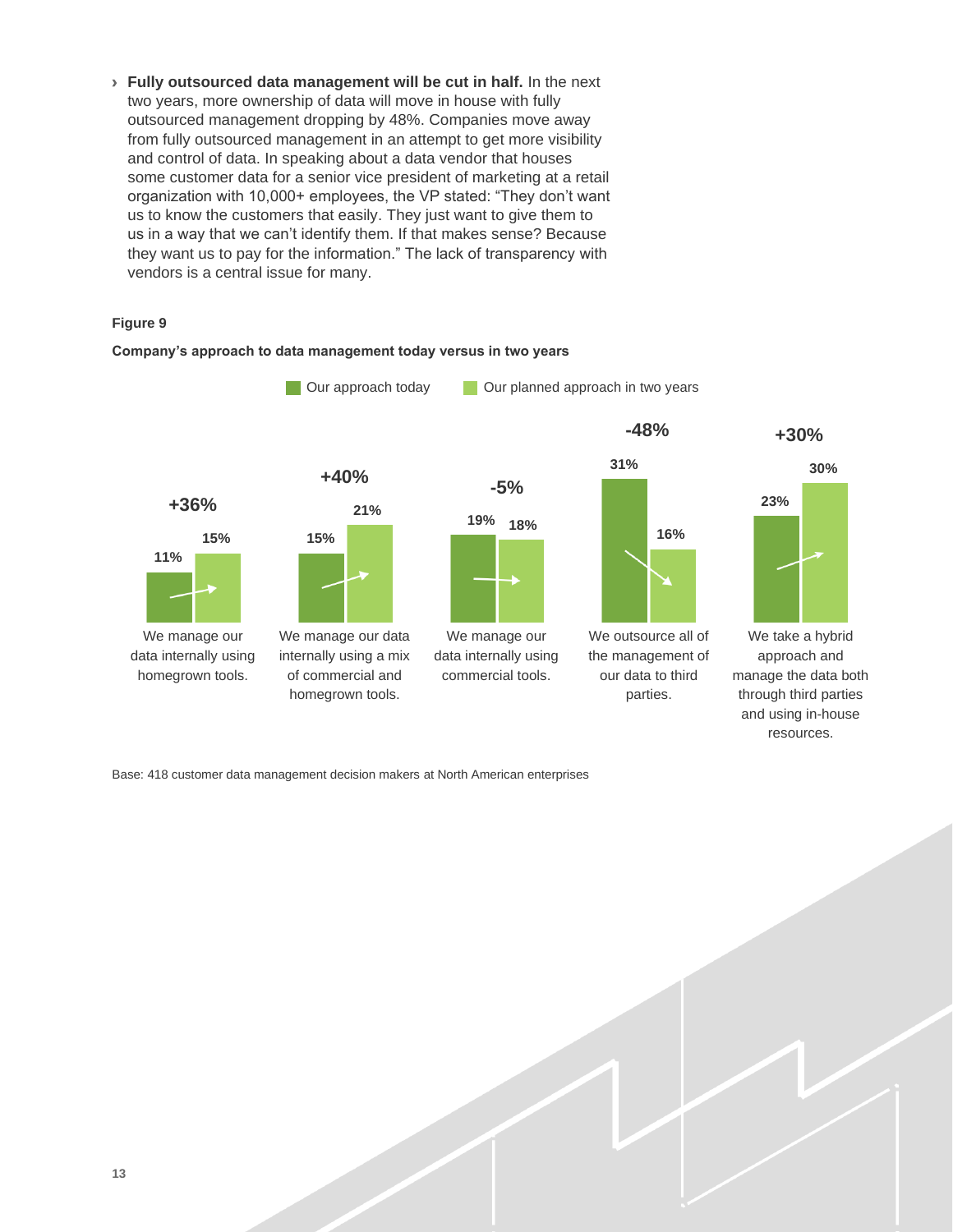› **Companies shift from generic solutions to specialized capabilities.** Reliance on in-house teams and consultancies will experience significant growth as more companies seek alternative data management solution options (see Figure 10). The largest decline lies in generic solutions such as third-party software. Consultancies and in-house teams are able to provide specialized support for the management of data in house. The vice president of marketing at a telco with 175,000+ employees noted that: "We're spending more on capabilities with data vendors or internal data systems to bring other functionalities and capabilities of data reporting in house. And that means we're spending double digit millions for one-off projects with our consulting firms to build the inhouse data recording capability and infrastructure within our own company."

#### **Figure 10**

**Top 3 vendors/partners used most often to manage your customer data today versus in 2 years** (Percentage ranked in top three shown)

|                                                 | Today      | In 2 years | <b>Delta</b> |                          |
|-------------------------------------------------|------------|------------|--------------|--------------------------|
| Third-party software                            | 38%        | 25%        | $-34%$       | Largest expected decline |
| Adtech vendors (DMP, DSP)                       | 26%        | 20%        | $-23%$       |                          |
| Martech vendors (campaign management/messaging) | 24%        | 21%        | $-13%$       |                          |
| Extract, transform, load (ETL) tools            | <b>26%</b> | 24%        | $-8%$        |                          |
| Master data managers                            | 26%        | 25%        | $-4%$        |                          |
| Systems integrators                             | 26%        | <b>28%</b> | 8%           |                          |
| Cloud providers                                 | 25%        | 29%        | 16%          |                          |
| In-house teams                                  | 30%        | 35%        | 17%          | Top ranked in 2 years    |
| Identity resolution vendors                     | 22%        | 26%        | 18%          |                          |
| Marketing agencies/service providers            | 25%        | 30%        | 20%          |                          |
| Consultancies                                   | 23%        | 28%        | 22%          | Largest expected growth  |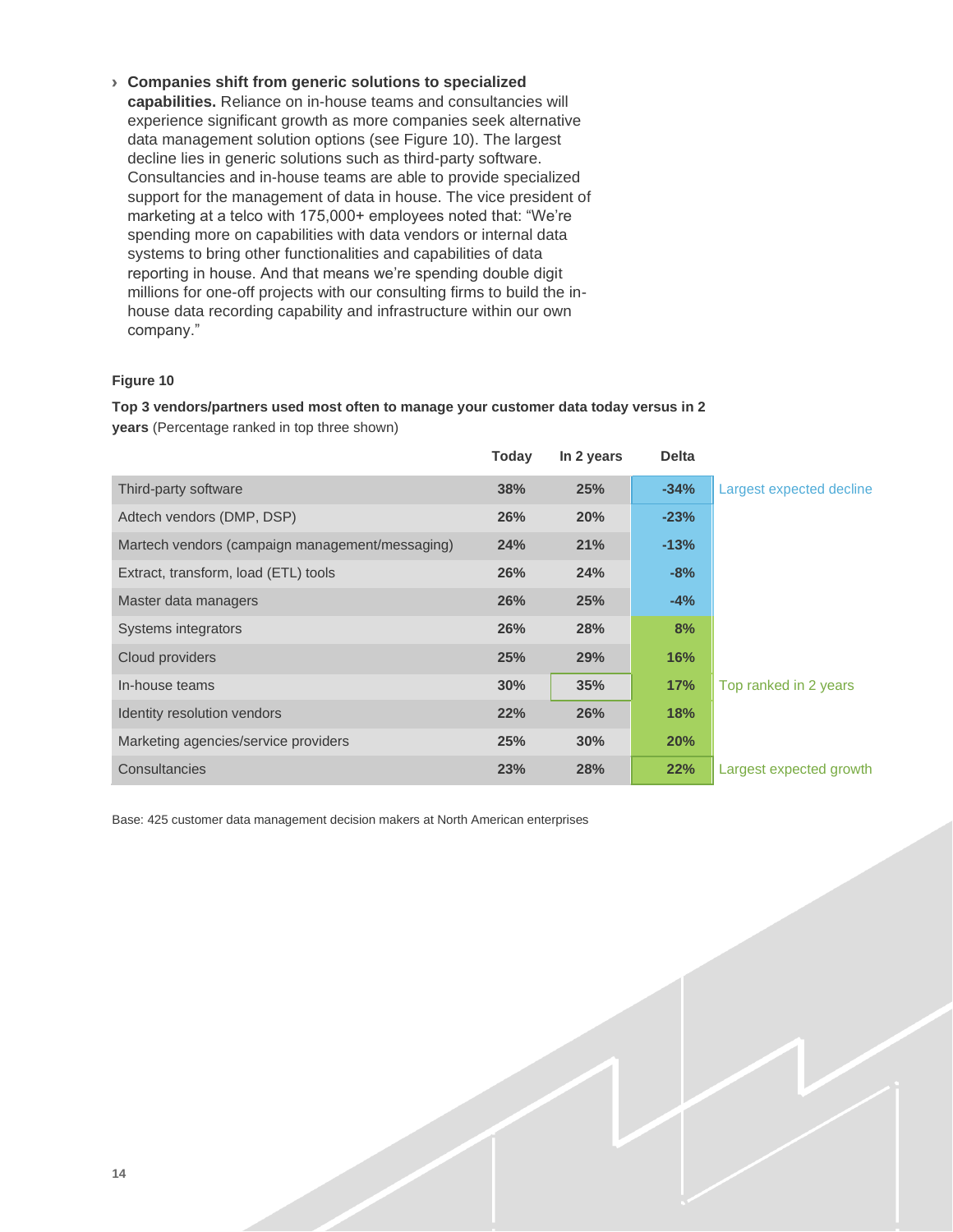- › **Data visibility and control eases challenges while enhancing customer experience.** Moving data management in house and gaining more visibility and control bring benefits to companies, including: higher quality/consistent/accessible customer data (57%), improved customer experience (53%) and increased company revenue (48%). These benefits address key challenges head-on while supporting the businesses' primary goals. While 50% of those who have brought more data ownership in house have seen an increase in company revenue, only 41% of non-implementers cited this as an expected benefit, suggesting that this may be an unexpected benefit of increased data ownership. Additional benefits of in-house ownership of data include:
	- **More effective marketing.**

"Marketing now has much more power based on the information that we've collected. Marketing is now provided with some key initiatives to help create more customized programs and artifacts for clients versus generic. We are looking to create the personalization factor."

*Chief technology officer at a technology organization with 130,000+ employees*

• **Access to consistent data across the enterprise.**

"We have a single, integrated experience. Participants, sponsors, advisors, and even call centers access the same platform, so they are all looking at the same data set. They are all looking at a single platform, a single codebase that basically dynamically renders presentation based on their role and their entitlements and what they have access to. So, you never have to worry about people looking in different systems. It also helps that it all happens in real time."

*Executive vice president, chief strategy officer at a financial services organization with 1,000+ employees*

• **Increased knowledge of where data lives.**

"We certainly know where (the data) is and have access to it."

*Executive vice president, chief strategy officer at a financial services organization with 1,000+ employees*

• **Realized value of data.**

"You know the phrase, 'Data is dollars'? It's true. I think for most brands, their currency usually comes through the form of the data that they actually have in house."

*Product lead of marketing automation at a media/entertainment organization with 4,000+ employees*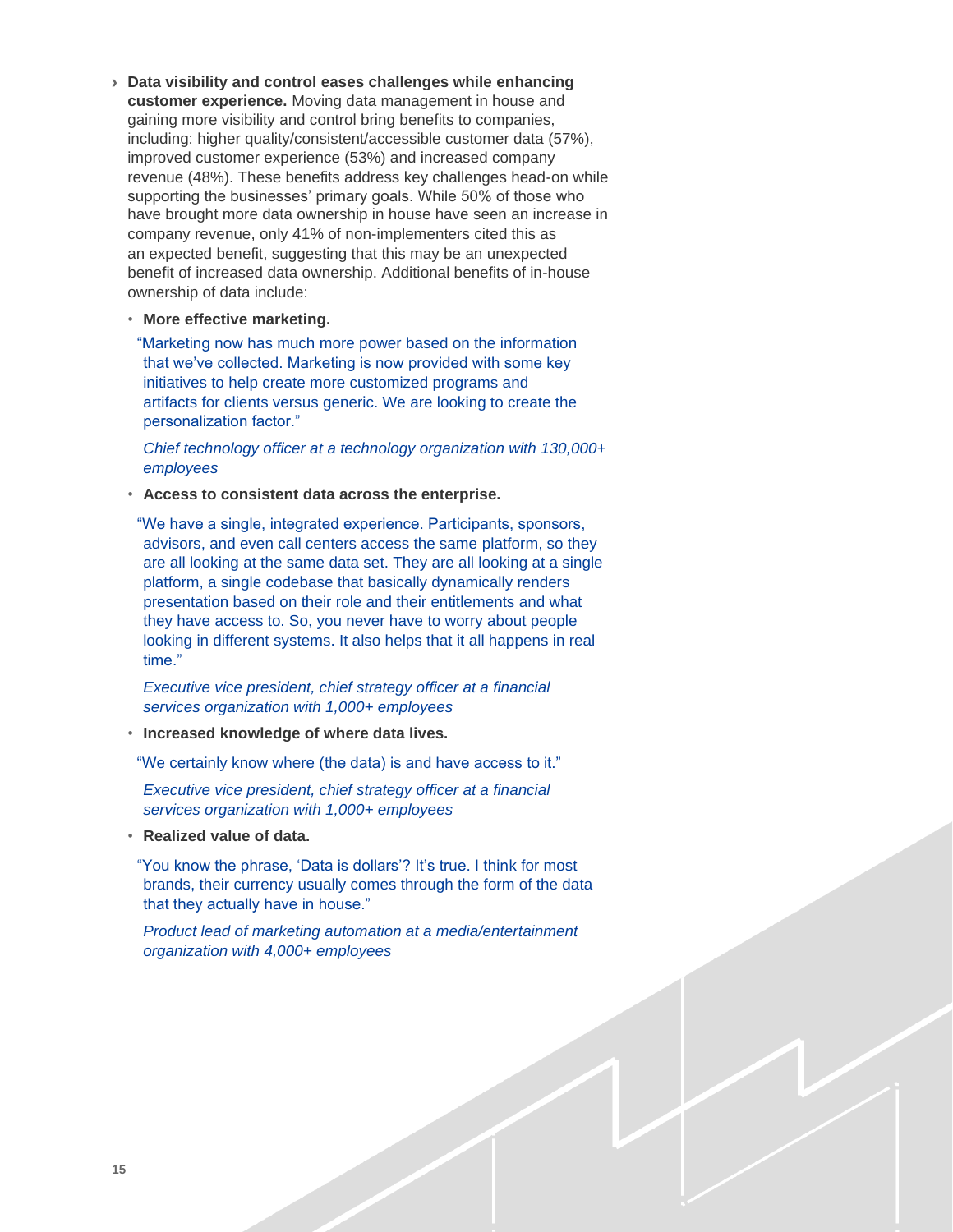# **Key Recommendations**

Forrester's in-depth survey of customer experience data management practices yielded several important recommendations:



**Conduct a data audit and create a data strategy.** Before making any decisions about the processes and resourcing of a data management strategy, it's critical to fully understand both the inputs and the outputs of the program. Start by identifying the use cases where data is applied for marketing and customer experience, such as segmentation, personalization, and analysis tasks. The data required to support each deliverable defines the data feeds needed to support customer engagement. Based on those data supply requirements, map out the source, location, data types, transmission and management process, and security and privacy considerations for each data element needed to supply the firm's use cases. Understand who is (and should be) involved in data management, identify where key pain points lie, and set achievable goals toward more efficient data management.



**Prepare to make an investment in data management.** Shifting to an in-house data management approach promises tremendous benefits of data visibility and control, but it signals a major shift in how data management is resourced and budgeted. Most firms will be moving from an external service or licensing commercial software to bringing the technology and staffing to manage data in house. Initially it is critical to consider the startup costs to transition data management and build the program and technical infrastructure, which requires upfront investment and will be amortized over time. Going forward, the firm must also accommodate the continuing maintenance costs of the data management program.



**Tie data value back to the customer.** Many firms strongly believe that the investment in taking control of their data and managing it in house will yield benefits. Prior to committing to a new data management program, develop a pro forma business case to estimate the financial impact and payoff period. Then develop an ROI analysis for each stage of the data management program rollout to show value in every phase. The program must be linked to customer KPIs such as customer satisfaction and revenue to provide long-term success and justify ongoing investment.



**Get started today.** If you haven't started taking more ownership of your customer data management, the time is now. Meeting customer experience expectations is critical, and those expectations continue to increase. The key to unlocking a positive customer experience lies in the ability to effectively leverage the data you already have. Seek out valuable partners who understand the challenges of data complexity and can help your organization to compete and win on customer experience.

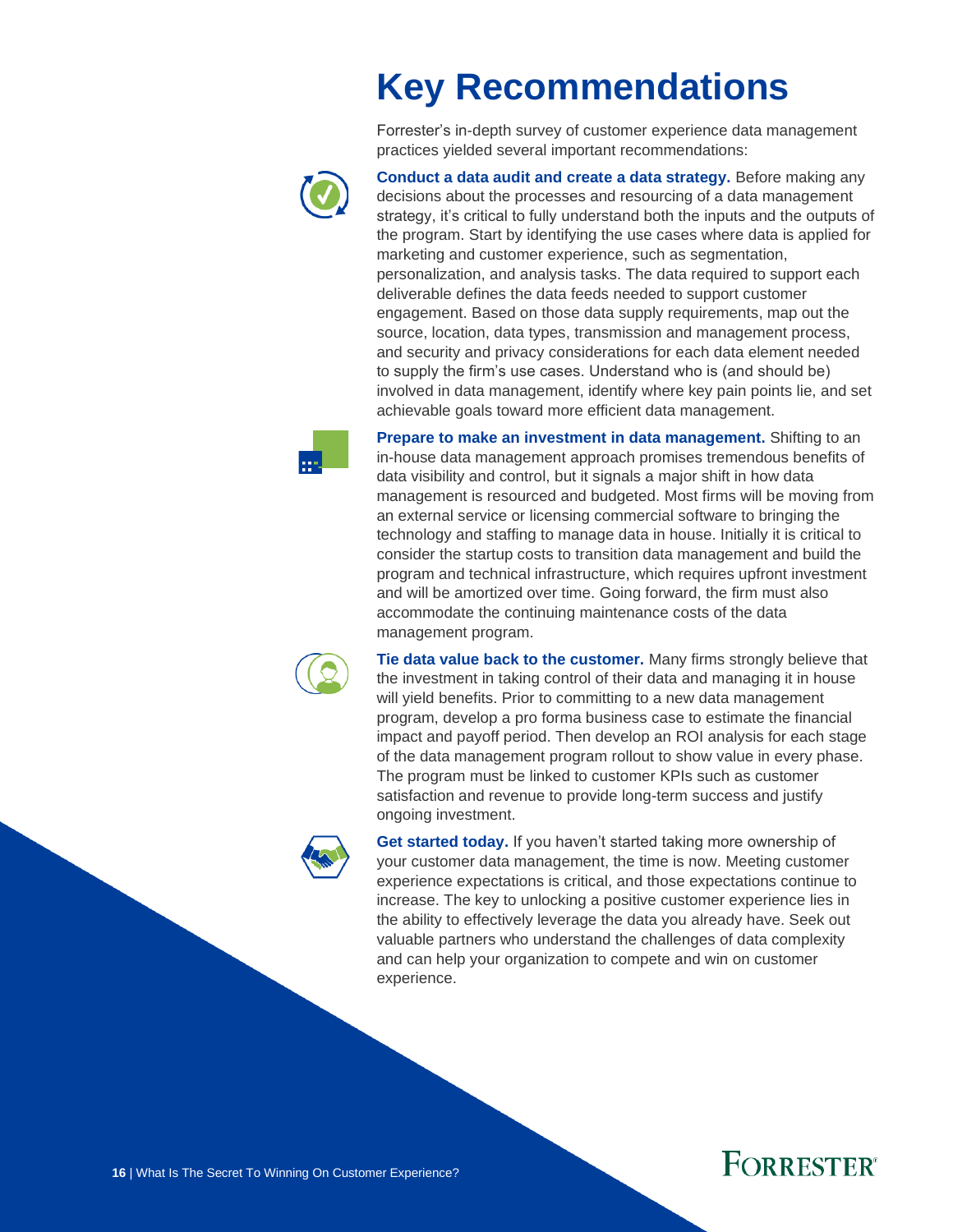## Appendix A: Methodology

In this study, Forrester conducted an online survey with 425 respondents and 10 interviews with director-level or higher customer data management decision makers in North America to evaluate customer experience data management. The study was completed in September 2019.



### Appendix B: Demographics/Data

Base: 425 customer data management decision makers at North American enterprises

# Appendix C

#### **ENDNOTES**

<sup>1</sup> Customer Experience Maturity Model calculation: There were 61 factors of customer experience data management maturity including the capabilities of the data management practices currently in place, the effective use of different types of customer data, the usage of customer data to perform critical marketing tasks, and the extent to which various KPIs are tracked. The scales for each question were ranked by lowest maturity (1) to highest maturity (5). The sum of these values indicate the customer experience data management maturity of each respondent. The maximum possible score was 305. Respondents were grouped into three tiers based on their aggregate scores: Laggards, Transitioners, and Leaders. Laggards represent an average score of 1.0 to 3.3; Transitioners represent an average score of 3.4 to 3.6; Leaders represent an average score of 3.7 or higher.

<sup>2</sup>Source: "The Future Of Enterprise Marketing Technology," Forrester Research, Inc., June 6, 2019.